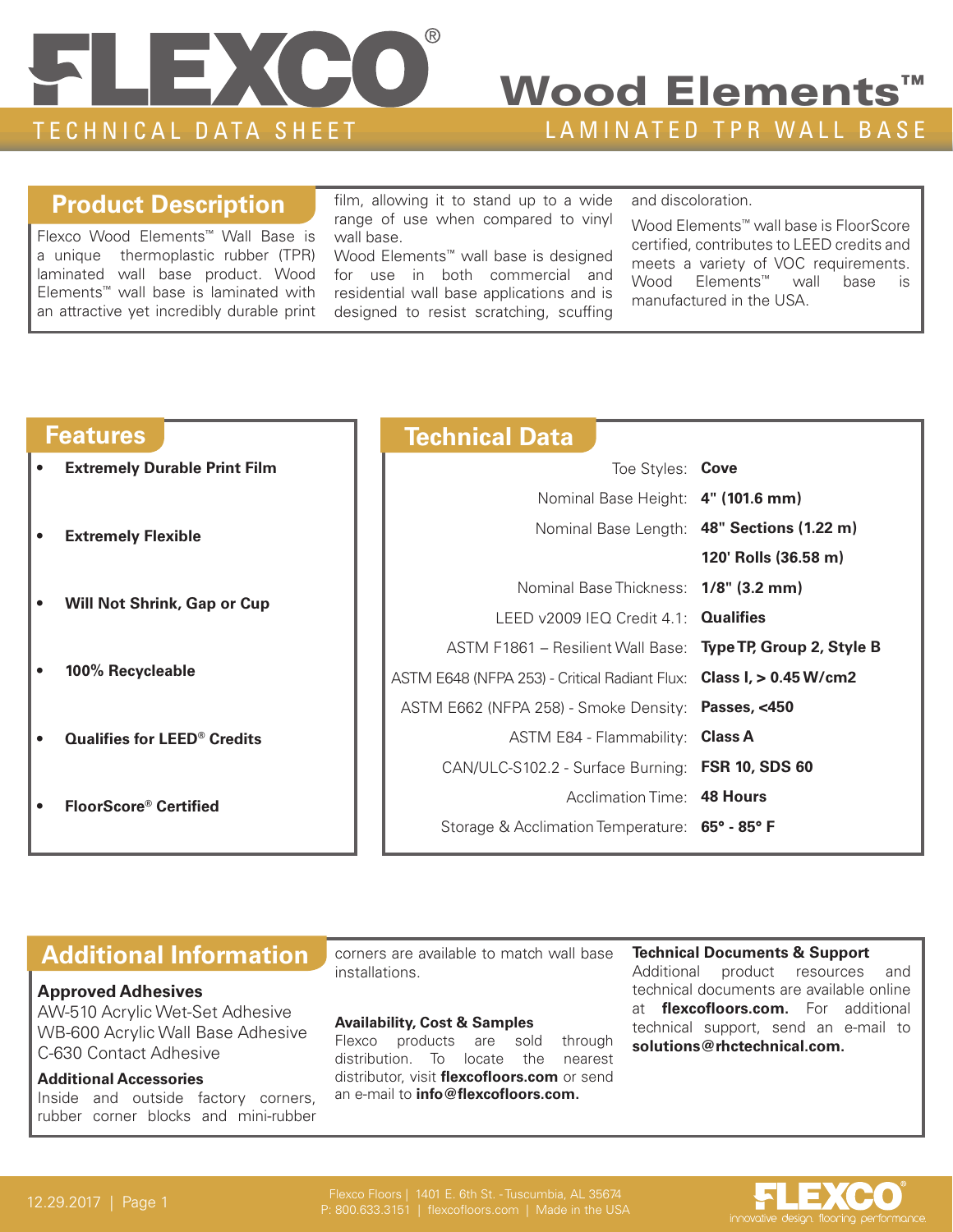

## Wood Elements™

TECHNICAL DATA SHEET LAMINATED TPR WALL BASE

| <b>Cove Base</b>                                                                                                                                                                                                                                                                      | <b>Cove Base Factory Corners</b>                                                                                                                                                                                                                                                                                                                                         |  |
|---------------------------------------------------------------------------------------------------------------------------------------------------------------------------------------------------------------------------------------------------------------------------------------|--------------------------------------------------------------------------------------------------------------------------------------------------------------------------------------------------------------------------------------------------------------------------------------------------------------------------------------------------------------------------|--|
| Base Height: 4" (101.6 mm),<br>Base Thickness: 1/8" (3.2 mm)<br>Base Length: 48" (1.22 m) Sections<br>120' (36.58 m) Coils<br>Carton Quantity: 30 Pieces / 1 Coil<br>Carton Weight: 44 lbs.                                                                                           | Corner Type: Inside & Outside<br>Corner Height: 4" (101.6 mm)<br>Corner Thickness: 1/8" (3.2 mm)<br>Corner Return Length: 3"<br>Corner Carton Quantity: 30 Pieces<br>Carton Weight: 3.8 lbs.                                                                                                                                                                             |  |
| <b>Rubber Corner Blocks</b>                                                                                                                                                                                                                                                           | <b>Mini-Rubber Corner Blocks</b>                                                                                                                                                                                                                                                                                                                                         |  |
| Corner Type: Inside & Outside<br>Corner Height: 4 1/4" (107.96 mm),<br>Corner Thickness: 1/2" (12.77 mm)<br>Corner Return Length: 1"<br>Carton Quantity: 15 Pieces<br>Carton Weight: 1.65 lbs. (2 3/4"), 2.1 lbs. (4 1/4"),<br>2.35 lbs. (4 3/4"), 3 lbs. (6 1/4"),<br>3.84 lbs. (8") | Corner Type: Inside & Outside<br>Corner Height: 4 1/4" (107.96 mm)<br>Corner Thickness: 0.060" - 0.080 " (1.5 - 2 mm)<br>Corner Return Length: 1"<br>Corner Carton Quantity: 15 Pieces<br>Inside Carton Weight: 0.67 lbs. (2 3/4"), 1.04 lbs. (4 1/4"),<br>1.53 lbs. $(6 1/4")$<br>Outside Carton Weight: 0.77 lbs. (2 3/4"), 1.18 lbs. (4 1/4"),<br>1.74 lbs. $(61/4")$ |  |

#### **1. PRE-II 2. PRODUCT LIMITATIONS**

- Consult all associated product literature concerning installation and warranty prior to installation.
- Allow all trades to complete work prior to installation.
- Deliver all materials to the installation location in its original packaging with labels intact.
- Inspect all materials to ensure there is no damage.
- Do not stack pallets to avoid damage.
- Ensure installation area and material storage temperatures are between 65º F (19º C) and 85º F (30º C) and 40% - 65% RH for at least 48 hours before, during and after installation.
- Ensure HVAC system is operational and fully functioning at normal operating conditions 48 hours prior to, during and 48 hours after installation.
- Protect installation area from extreme temperature changes, such as heat and freezing, as well as direct sunlight for at least 48 hours before, during and after installation.
- Do not proceed with installation until all conditions have been met.

Do not install materials over existing wall base, flash-coved rubber, vinyl or linoleum flooring, cork, or asphaltic materials. Do not install wall base materials in outdoor areas and in or around commercial kitchens. Do not install in areas that may be subjected to sharp, pointed objects. Do not allow product to be directly exposed to extreme heat sources, such as radiators, ovens or other high-heat equipment. May be susceptible to staining from harsh disinfectants, cleaning agents, dyes or other harsh chemicals – ensure all chemicals and materials that may come in contact with wall base will not stain, mar or otherwise damage the material prior to use.

#### **3. SUBSTRATE PREPARATION**

All substrates must be clean, smooth, permanently dry, flat, and structurally sound. Substrates must be free of visible water or condensation, dust, sealers, water-based / acrylic paint, residual adhesives and adhesive removers, solvents, wax, oil, grease, asphalt, gypsum compounds, visible alkaline salts or excessive efflorescence, mold, mildew and any other extraneous coating, film,

Substrate must be a structurally sound interior wall surface, such as dry plaster, cured drywall, fiber-reinforced plastic (FRP) panels, fiberglass, exterior grade plywood (Group 1, CC type), concrete, metal and masonry. Any cracks, voids, divots, grout lines and imperfections must be filled with a patch or filler suitable for the substrate.

When installing directly over a resinous products, such as an epoxy paint, ensure that coating is dry to the touch and has cured for the prescribed length of time. Substrate must be clean, dry, sound and free of contaminates. Material to be installed over non-porous substrates, such as epoxy paint, FRP panels or fiberglass, must be installed with the Excelsior C-630 Contact Adhesive.

Metal substrates must be thoroughly sanded/ground and cleaned of any residue, oil, rust and/or oxidation. Substrate must be smooth, flat and sound prior to installation. When installing in areas that may be subject to topical water or moisture and/or high humidity, an anti-corrosive coating must be applied to protect metal substrate. Contact a local paint or coating supplier for coating recommendations. Install wall base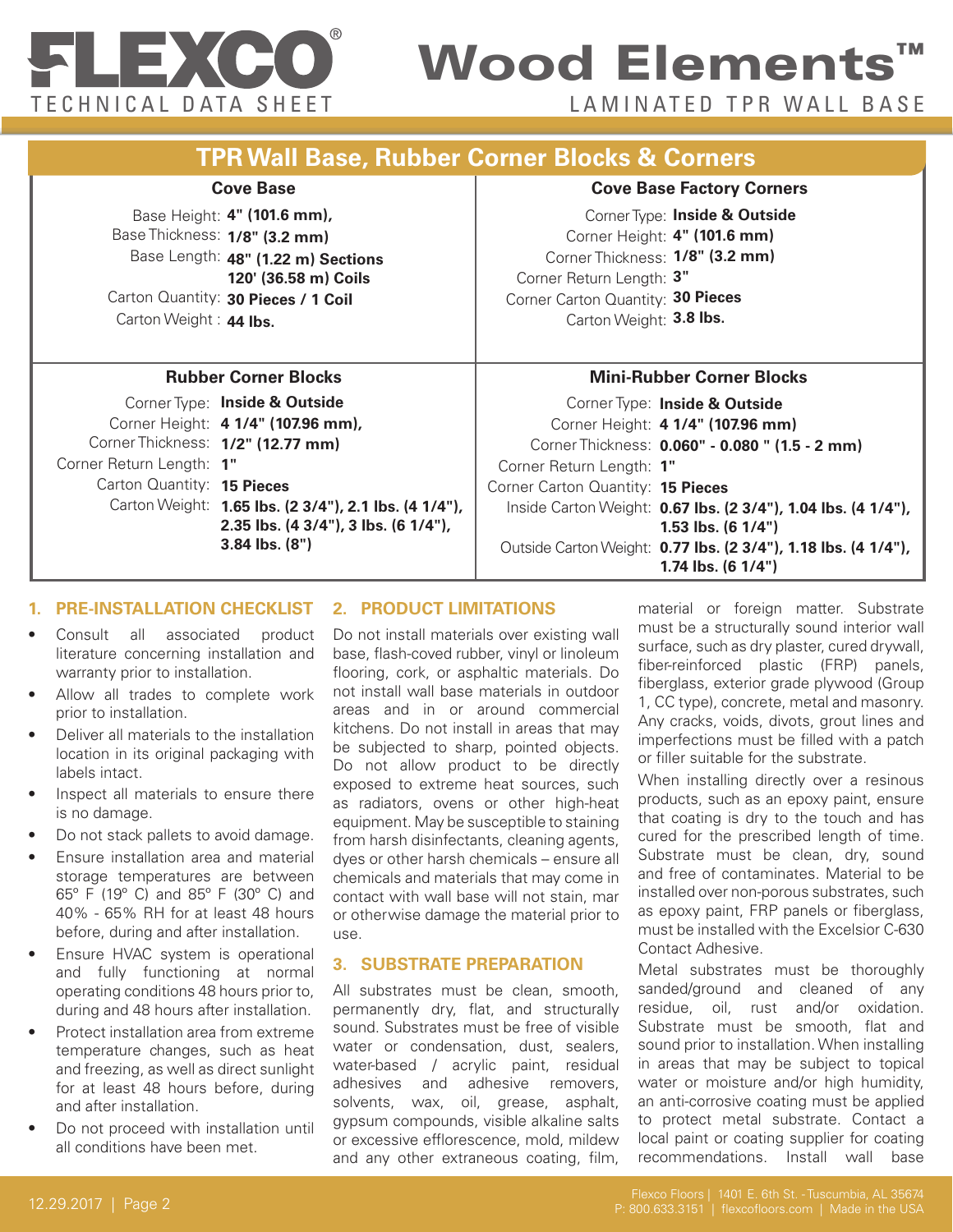# **FLEXCC**

### TECHNICAL DATA SHEET LAMINATED TPR WALL BASE Wood Elements<sup>™</sup>

within 12 hours after sanding/grinding to prevent re-oxidation. Metal substrates are non-porous – follow all installation instructions, trowel sizes and flash times for non-porous substrates.

#### **4. FACTORY CORNER INSTALLATION**

Flexco Factory Corners, Rubber Corner Blocks and Mini-Rubber Corners must be installed prior to Wood Elements™ Wall Base materials. Ensure substrate is suitably prepared prior to installation, as manufacturer is not responsible for substrates that have not been properly prepared. Ensure adhesive is approved for use with wall base material and that proper trowel or applicator type and size is used, as manufacturer is not responsible for any and all adhesion issues related to improper adhesive selection or usage.

Corners and corner blocks must be installed on 90° corners - do not attempt to install corner blocks over other angles, including 135° angles. Install adhesive to the back of the corner or corner block and install onto corner. Mechanically fasten the returns / wings of corner blocks with staples or brad nails to increase stability. When fastening, ensure that staples or nail heads do not protrude from return, as they may telegraph through wall base material.

#### **5. WALL BASE INSTALLATION**

Prior to installation, ensure wall base material has been properly acclimated and that ambient conditions are within normal operational ranges. Ensure substrate is suitably prepared prior to installation, as manufacturer is not responsible for substrates that have not been properly prepared. Ensure adhesive is approved for use with wall base material and that proper trowel or applicator type and size is used, as manufacturer is not responsible for any and all adhesion issues related to improper adhesive selection or usage. When installing wall base in areas that may be subjected to abuse, such as intentional removal, the Excelsior AW-510 or C-630 adhesives must be used to prevent removal.

Cut wall base to desired length and fit tightly against corner blocks or allow for job-site formed corners detailed in section

6.

Apply adhesive to the back of the wall base per adhesive instructions, ensuring that wet-set adhesives do not come within 1/4" of the top of the wall base. Install wall base to substrate, ensuring that wall base material is not stretched or over-compressed during installation. Stretching material or over-compressing seams and corners may cause wall base to shrink and/or curl/delaminate, respectively.

Periodically lift material to ensure proper adhesive transfer - adhesive should cover 90% of material. Using a suitable hand roller, carefully roll material in the direction of the last piece installed with a hand roller within 30 minutes of installation.

Wood Elements™ wall base and corner blocks installations can be enhanced by using Flexco's matching Colored Caulk to fill any voids or imperfections. Allow wall base to cure for the required period of time - do not disturb wall base installation until curing time is complete.

#### **JOB-SITE FORMED CORNERS**

Ensure substrate is suitably prepared prior to installation, as manufacturer is not responsible for substrates that have not been properly prepared. Ensure adhesive is approved for use with wall base material and that proper trowel or applicator type and size is used, as manufacturer is not responsible for any and all adhesion issues related to improper adhesive selection or usage.

#### **OUTSIDE CORNERS**



To create an outside corner on-site using wall base material, position wall base

material firmly against the wall, allowing wall base to overhang corner in the direction that it will be installed. Use a pencil to mark the center of the corner on the back of the wall base, ensuring pencil line is straight and runs from the top of the wall base to the base of the toe.

Reposition wall base material on a flat, stable surface, backside facing up. Use a top-set gouge to create a center groove on the long side of the pencil line, removing ~30% of the wall base material. Ensure center groove is on the side of the line that is in the direction the wall base will be installed. Remove excess material from each side of the corner groove.

Use a pencil to mark 1" from the base of the toe on the center line. From the 1" mark, mark a straight line on a 45° angle to the base of the toe on either side of the center groove. Use the top-set gouge to cut two stress relief grooves along the pencil line. Use a knife to remove all excess material between the stress relief groove and the center groove.

While rolling to toe of the wall base up, fold wall base along center groove to form the corner. The top edge of the wall base should fit tight and flush to the wall's surface, while the toe should be rounded and sit flat on the surface of the floor.

Apply adhesive to the back of the wall base per adhesive instructions, ensuring that wet-set adhesives do not come within 1/4" of the top of the wall base, and install wall base to substrate.

#### **INSIDE CORNERS - TOE**

To create an inside corner using wall base material, position wall base material firmly against the wall and into the corner. Use a pencil to mark the center of the corner on the back of the wall base and make note of wall base installation direction (from left to right or right to left). Reposition wall base material on a flat, stable surface, backside facing up. Prior to creating an inside corner, measure the distance from the end of the last piece of base installed to the inside corner. If the distance from the last piece of base installed and the corner is within 5', draw a center line 1/16" from initial center mark in the direction the wall base will be installed. If the distance is more than 5', draw a center line 1/8" from